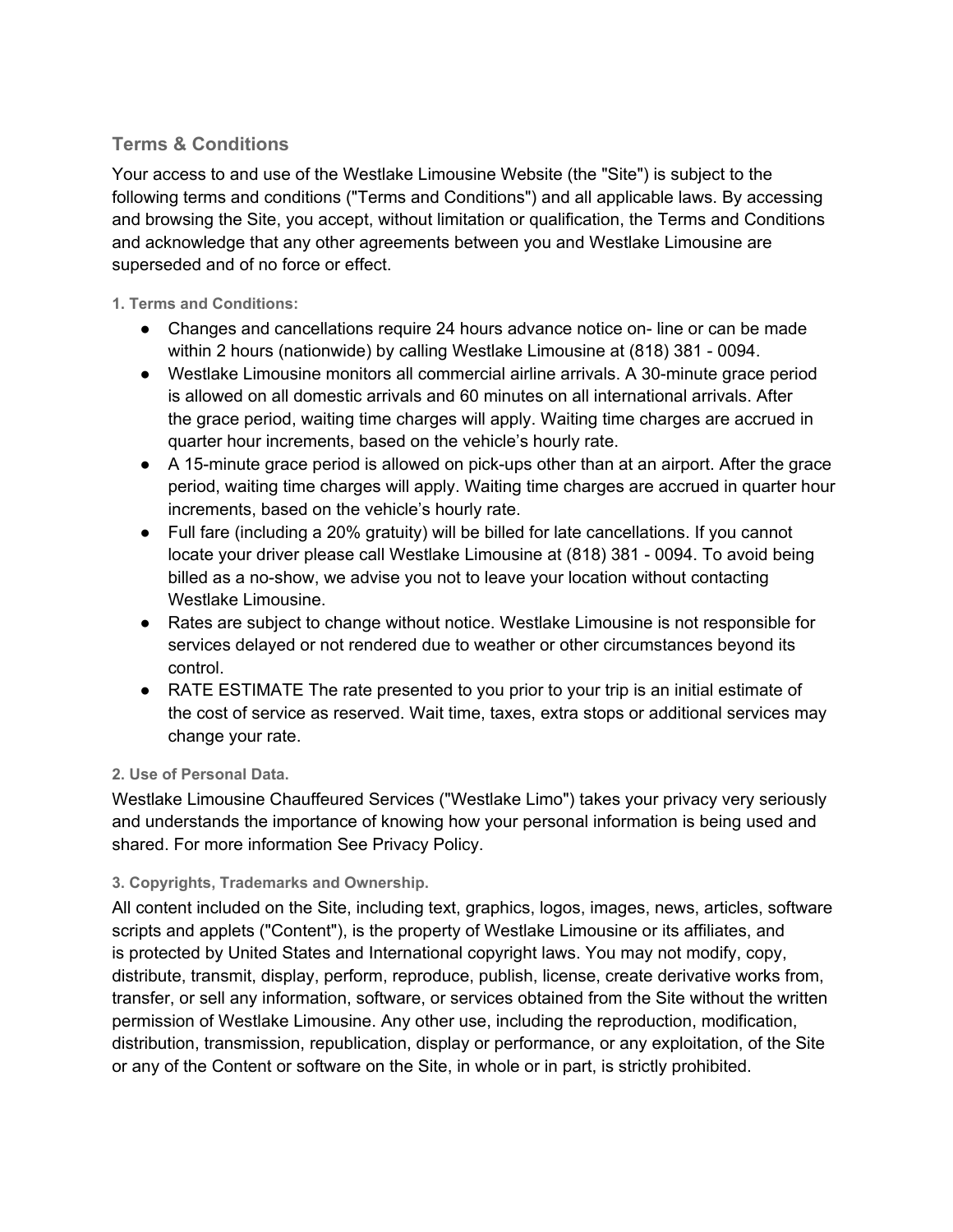The trademarks, logos, and service marks (collectively the "Trademarks") displayed on the Site are the registered and unregistered Trademarks of Westlake Limousine and others. Nothing contained on the Site should be construed as granting, by implication, estoppel, or otherwise, any license or right to use any Trademark displayed on the Site without the written permission of Westlake Limousine or such third party that may own the Trademarks displayed on the Site. Your misuse of the Trademarks displayed on the Site, or any other content on the Site, except as provided in these Terms and Conditions, is strictly prohibited. Westlake Limousine will aggressively enforce its intellectual property rights to the fullest extent of the law.

#### **4. Disclaimers of Warranties and Liability.**

Westlake Limousine DOES NOT WARRANT OR MAKE ANY REPRESENTATIONS REGARDING THE USE OR THE RESULTS OF THE USE OF THE MATERIALS IN THE SITE IN TERMS OF THEIR CORRECTNESS, ACCURACY, RELIABILITY, OR OTHERWISE. Westlake Limousine AND/OR ITS RESPECTIVE AFFILIATES AND SUPPLIERS MAY MAKE IMPROVEMENTS AND/OR CHANGES TO THE SITE AT ANY TIME. ALL INFORMATION, SOFTWARE, AND SERVICES ON THE SITE ARE PROVIDED "AS IS" WITHOUT WARRANTY OF ANY KIND EITHER EXPRESS OR IMPLIED. Westlake Limousine, ITS AFFILIATES AND/OR ITS SUPPLIERS HEREBY DISCLAIM ALL WARRANTIES AND CONDITIONS WITH REGARD TO THIS INFORMATION, SOFTWARE, PRODUCTS, AND SERVICES INCLUDING, WITHOUT LIMITATION, ALL IMPLIED WARRANTIES AND CONDITIONS OF MERCHANTABILITY, FITNESS FOR A PARTICULAR PURPOSE, TITLE, AND NON-INFRINGEMENT. IN NO EVENT SHALL Westlake Limousine, ITS AFFILIATES AND/OR ITS SUPPLIERS BE LIABLE FOR ANY DIRECT, INDIRECT, PUNITIVE, INCIDENTAL, COVER, SPECIAL, OR CONSEQUENTIAL DAMAGES OR LOSS OF PROFITS ARISING OUT OF OR IN ANY WAY CONNECTED WITH THE USE OF THE SITE OR WITH THE DELAY OR INABILITY TO USE THE SITE, OR FOR ANY INFORMATION, SOFTWARE OR SERVICES OBTAINED THROUGH THE SITE, OR OTHERWISE ARISING OUT OF THE USE OF THE SITE, WHETHER BASED ON CONTRACT, TORT, STRICT LIABILITY OR OTHERWISE, EVEN IF Westlake Limousine OR ANY OF ITS AFFILIATES OR SUPPLIERS HAS BEEN ADVISED OF THE POSSIBILITY OF DAMAGES. BECAUSE SOME STATES/ JURISDICTIONS DO NOT ALLOW THE EXCLUSION OR LIMITATION OF LIABILITY OF CONSEQUENTIAL OR INCIDENTAL DAMAGES, THE ABOVE LIMITATION MAY NOT APPLY TO YOU.

#### **5. Secure and Lawful Use.**

You agree to comply with and abide by any security measures or systems implemented from time to time by Westlake Limousine in connection with the Site, including but not limited to passwords or encryption mechanisms (such as digital certificates). As a condition of your use of the Site, you also warrant to Westlake Limousine that you will not use the Site for any purpose that is unlawful or prohibited by these Terms and Conditions. You are prohibited from posting or transmitting any unlawful, threatening, libelous, defamatory, obscene, scandalous, inflammatory, pornographic, or profane material or any materials that could constitute or encourage conduct that would be considered a criminal offense, give rise to civil liability, or otherwise violate any law. Westlake Limousine will fully cooperate with any law enforcement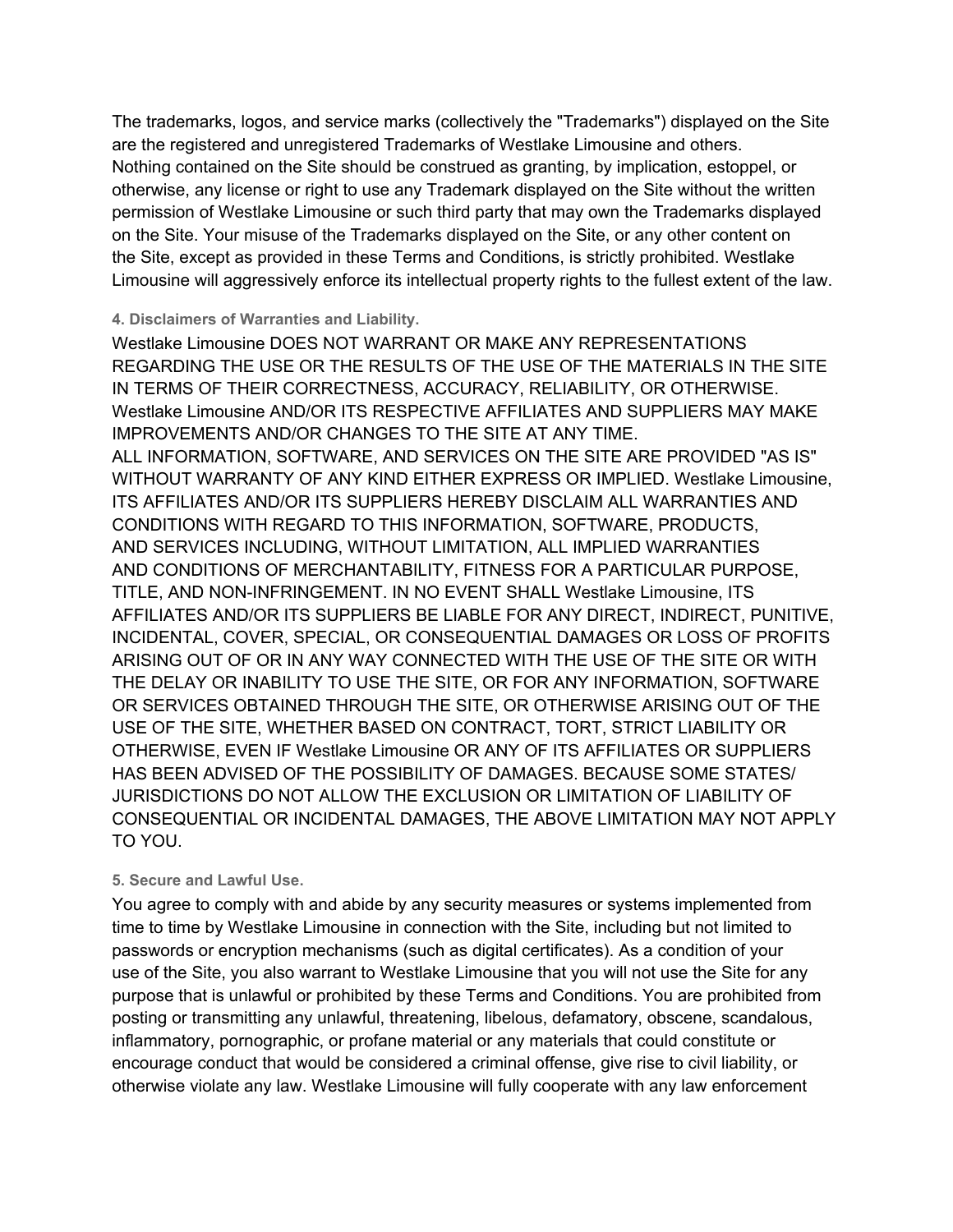authorities or court order requesting or directing Westlake Limousine to disclose the identity of anyone posting such information or materials.

## **6. Informational Hyperlinks.**

The Site may contain hyperlinks to websites operated by parties other than Westlake Limousine. Such hyperlinks are provided for your reference only.

Westlake Limousine explicitly disclaims responsibility for the accuracy, copyright compliance, or reliability of material provided by or about third parties. Furthermore, Westlake Limousine does not make any representations or warranties as to the security of any information (including, without limitation, credit card and other personal information) you might be requested to give any third party, and you hereby irrevocably waive any claim against Westlake Limousine with respect to such other operator or company. Westlake Limousine strongly encourages you to make whatever investigation you feel necessary or appropriate before proceeding with any online or offline transaction with any other operator or company.

## **7. Software Available on the Site.**

Westlake Limousine hereby grants to you, the user, a personal, nontransferable license to use any downloadable software applets ("the Software") for viewing and otherwise using the Site in accordance with these Terms and Conditions and for no other purpose.

Please note that all Software, including without limitation all HTML code, Java Script and ActiveX controls contained in the Site, is owned by Westlake Limousine, its affiliates, and/ or its suppliers and is protected by copyright laws and international treaty provisions. Any reproduction or redistribution of the Software is expressly prohibited by law. WITHOUT LIMITING THE FOREGOING, COPYING OR REPRODUCTION OF THE SOFTWARE TO ANY OTHER SERVER OR LOCATION FOR FURTHER REPRODUCTION OR REDISTRIBUTION IS EXPRESSLY PROHIBITED. THE SOFTWARE IS WARRANTED, IF AT ALL, ONLY ACCORDING TO THE TERMS OF THE LICENSE AGREEMENT.

## **8. Use of Westlake Limousine's Customer Online Services.**

The Site is provided solely for assisting Westlake Limousine' customers in making legitimate reservations, retrieving online ride receipts or otherwise transacting business with Westlake Limousine, and for no other purposes. You agree to be financially responsible for all of your use of the Site (as well as for use of your account by others, including without limitation, minors living with you). You agree to supervise all usage by minors of the Site under your name or account. You also warrant that all information supplied by you or members of your household in using the Site is true and accurate. You understand that overuse or abuse of the reservation request facilities of the Site may result in your being denied access to such facilities.

## **9. General.**

This agreement is governed by the laws of the State of New Jersey, U.S.A., without regard to principals of conflicts of law. You hereby consent to the exclusive jurisdiction and venue of courts in Los Angeles County, California, U.S.A., in all disputes arising out of or relating to the use of the Site. Use of the Site is unauthorized in any jurisdiction that does not give effect to all provision of these Terms and Conditions, including without limitation this paragraph.